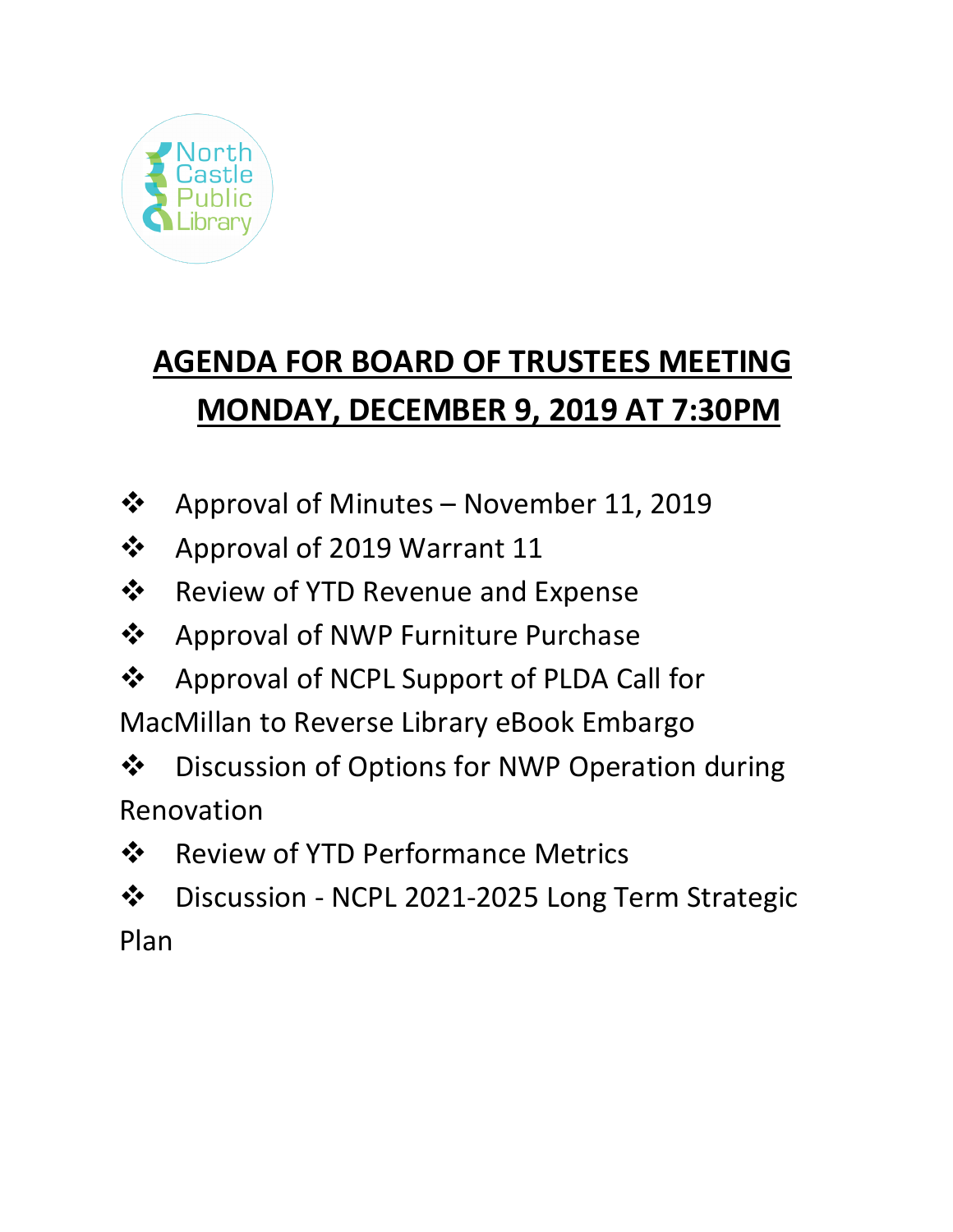## **North Castle Public Library**

### **Library Board of Trustees Minutes – December 9, 2019**

Sean Ryan called meeting to order at 7:30 PM

### **In attendance:**

**Trustees:** Diane Borgia, Jeanne Lapsker, Jennifer Paulson Lee, Stephanie Paul, Sean Ryan and Scott Stopnik

**Library:** Edie Martimucci, Susan Grieco

**Friends:** Barbara Vircillo

**Town:** Stephen D'Angelo

**Public:** Ginny Magrone, Trish Fontanilla, Gerry March

### **Public comments:**

- Ginny stated that the WLS truck continues to make early deliveries and makes noise on Whippoorwill Road East. Ginny asked if, once the new elevator is installed, could deliveries be made on Kent Place. Sean agreed to speak with the WLS executive director and stated that Kent Place deliveries would be assessed as a part of that project.
- Ginny also complimented the new lighting on Whippoorwill Road East but stated that the emergency lights on the side of the building were on all the time and visible from across the street. Sean stated we would look at options for those emergency lights.

**Presentation:** Certificate of Appreciation to Jennifer Lee for thirteen years of service to the NCPL Board of Trustees. All members thanked Jennifer for her amazing contributions to NCPL.

### **Key Votes/Review**:

- **Approval of Minutes for the November 11 2019 NCPL Board of Trustees meeting**. Jennifer made the motion to approve, Stephanie seconded and all were in favor.
- **Approval of NCPL 2019 Warrant 11.** Total expenses included in Warrant 11 are \$69,463.99 of which the Friends are paying \$12,995.24. Thank you, Friends for your continuing support!!! Scott Stopnik has reviewed all invoices in these warrants and supports their approval. Thank you, Scott!!! Thanks also to Abbas Sura and Patrick Ricci for their financial support of NCPL!!! Jeanne made the motion to approve, Jennifer seconded. All in favor.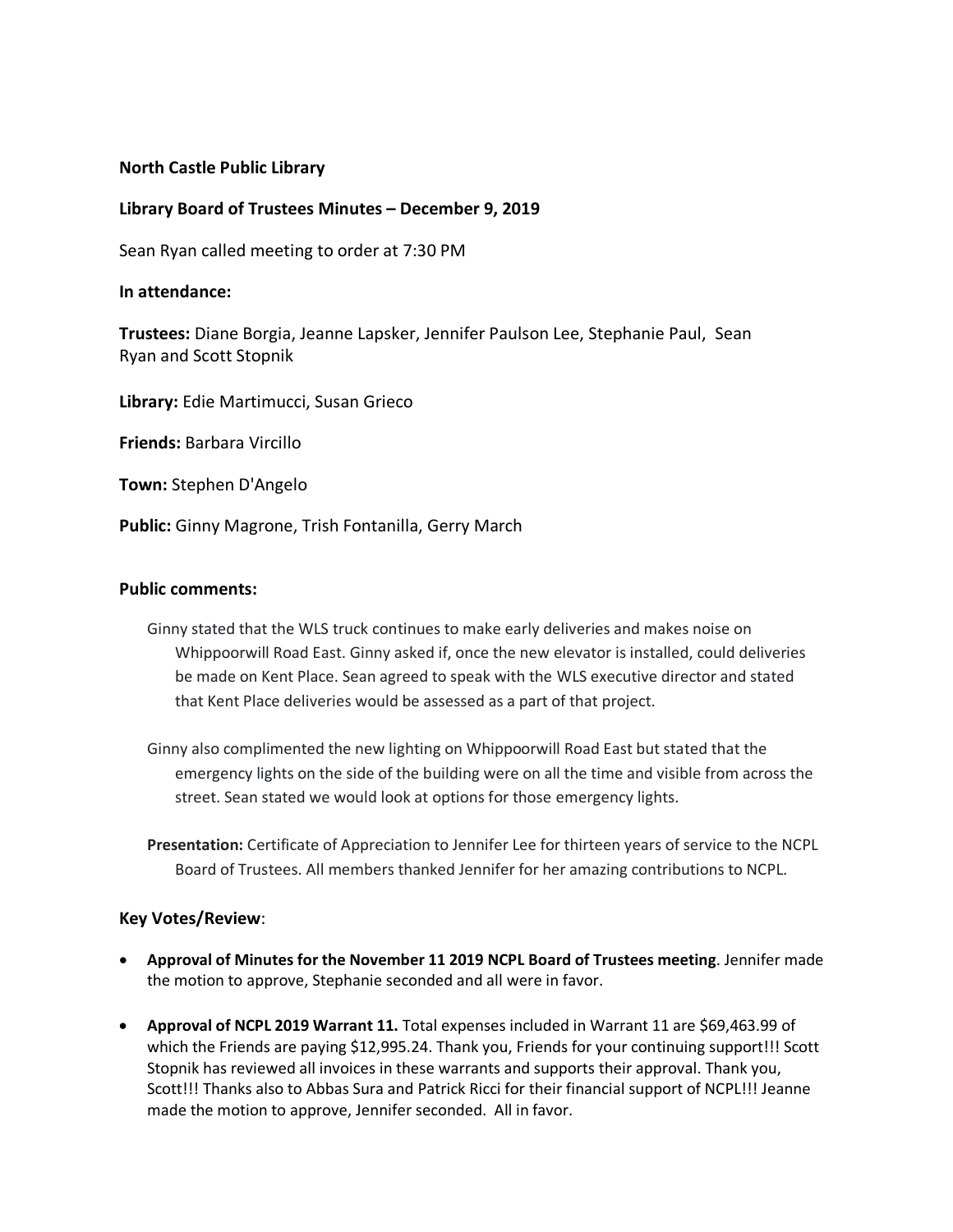- **Review of NCPL 2019 YTD Revenue and Expense Reports -** NCPL YTD financial performance remains strong and in line with our 2019 plan and our commitment to the town. We are underrunning expenses and exceeding revenue
	- $\circ$  Capital will be in separate fund \$842K cover all grant like projects from present 2022 when most existing grants expire. These capital fund have been authorized by town and Edie will ensure right accounts billed. This will give town better visibility of grant expenses.
	- o Discussion included question about periodicals being over budget. Edie explained that the other serials and AV materials account codes were used to offset the periodical over run.
- **Approval of North White Plains Furniture Purchase -** this purchase which totals \$28,148.26 will be under NYS contract (55% discount) and will be paid for from the library trust accounts. The Library Interiors, Inc. proposal (distributed) includes three adult side unit book shelves, one children's mobile book shelf, tops and end caps for book shelves and three wood shelving units (cabinets with frosted cupboard doors) for the half wall behind the circulation desk. Jennifer made the motion to approve, Diane seconded, all were in favor.

An additional comment was made that NWP needs to be power washed again as it is covered in mildew. This needs to be handled in a more frequent schedule.

- **Approval for NCPL Support of PLDA** and other member libraries in their call for MacMillan to reverse their library eBook Embargo - (PLDA announcement was reviewed). WLS and Westchester are agreeing to not buy e-books from MacMillan until they reverse the eBook Embargo. Also join in to lobby NYS to get same terms for e-books as paper. Jennifer motioned to approve support of the PLDA statement, Stephanie seconded, all in favor.
- **Discussion of Options for North White Plains Operation during Renovation of the NWP facility**  this will include what requirements NCPL has for the renovation period and what options NCPL should consider. Bids are due on Jan 8. Construction to start beginning of Feb with 6 to 7 months of work.

Options discussed to stay open and prevent loss of patrons from extended closure. Electricity will be off sporadically, loss of A/C and bathrooms. The gym will not be impacted. Community center room will be closed. We need information on code and usage of building during construction

- o Use porta potty, portable bathrooms.
- o Use ramp around the back
- o Consider impact on safety and hygiene
- o Magic school bus, portable area
- o A tent

:

- o Parking considerations for both construction vehicles etc.
- o Bookmobile in neighborhood
- o Yoga and other programming moved to Armonk
- o Use of bus to go to Armonk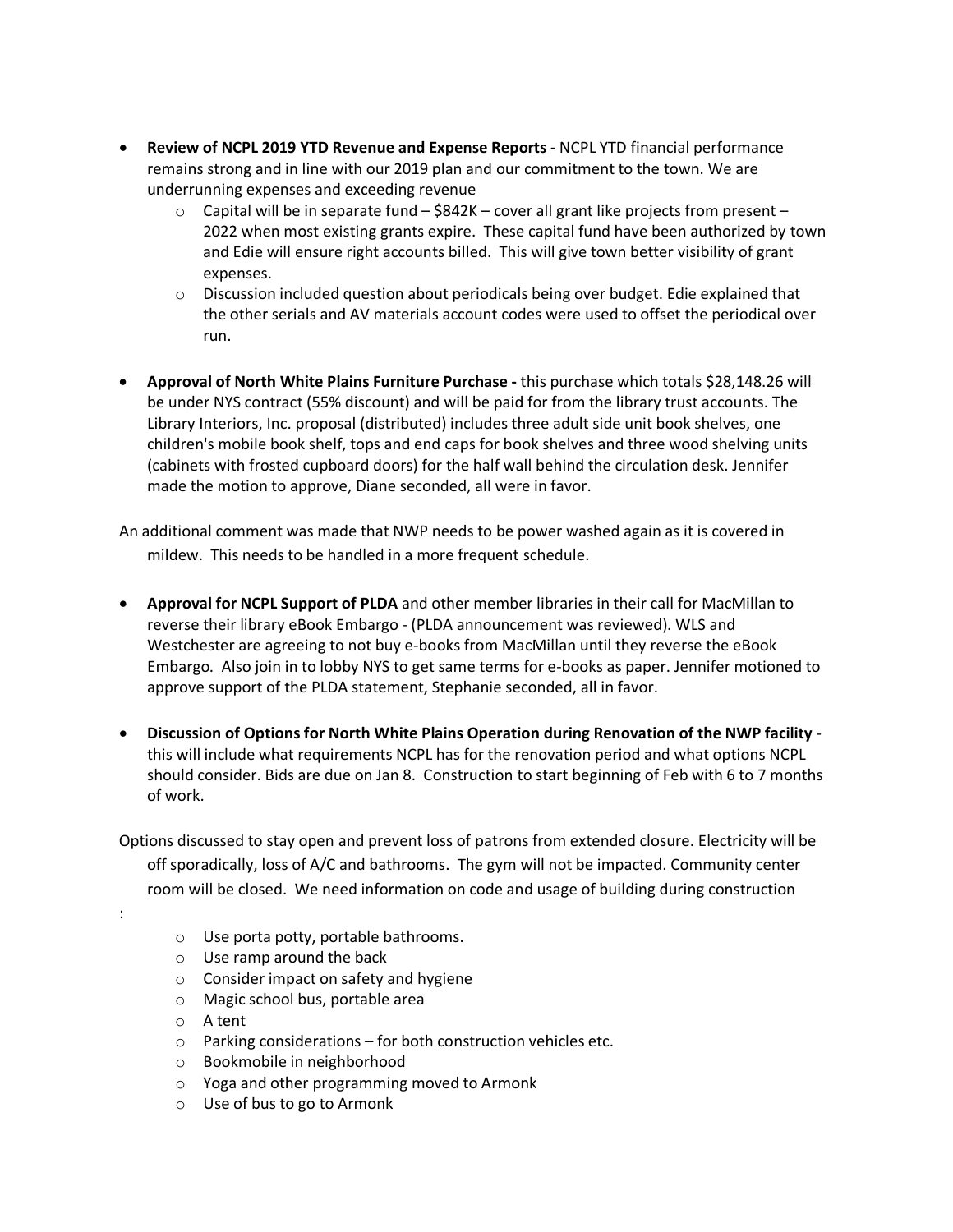o Use of Holy Name of Jesus building

Sean, Edie and Susan to explore options with Fran Berger for using HNJ

New generator will be around the back of the building on the road side – visible from the street. Are there options to move?

- **Review of NCPL Performance metrics**  our monthly performance metrics package was included in the agenda package along with recently published NYS Report data.
	- o Review of Performance Data to help Assess NCPL past Actions and Results the Excel workbook with performance comparisons of the 38 Westchester County libraries that was shared with you in preparation for our November BOT meeting (attached) has been expanded. The workbook now includes - (1) - from November, NCPL progress on our three priority goals of growth library visits, program attendance, total circulation and the important enabler of increased financial discipline; (2) - New this month - secondary metrics that have contributed to NCPL success on the above strategic goals including total hours open, total materials expense, material expense as a % of operating expense, and total library programs.
	- $\circ$  In the major metrics of goals visits, programs, circulation, finances we are in 4th tier up from the bottom
- **Brainstorming of the Process we will use to Create the NCPL 2021-2025 Long Term Strategy** Discussion included (1) what should NCPL's goals be for the strategic period 2021-2025?; (2) how can we best gather input from patrons about what they want from their library in the near term future (strategic period) that will increase their use of NCPL?; (3) how can we best gather input from non-patrons about what would encourage them to become patrons?; (4) outside of the library staff, trustees and Friends, who else should we engage in the strategy process to gain knowledge of the future direction of libraries/approaches used by other libraries/communities?; and (5) what new areas should we investigate to better understand the future potential of libraries?
	- o Should we be in bigger role as library? Thinking differently? Expand role of library to position
	- $\circ$  Stepping Forward Richard C Harwood role library's play in it. It was suggested that everyone read this book.
	- $\circ$  Invite people from chamber to present info on business startups monthly meeting with CPA, chefs, business people from community. Monthly breakfast.
	- o Friends help with strategic planning.
	- o Library card signup day back to school night. School board collaboration.
	- o Census get kids to focus on census. Get better response rate.
	- o Visibility of NWP create a destination for NWP. Pull people in with light, coordination with artists etc.
	- $\circ$  Homework: identify 1 idea for transformative change and email to all participants in tonight's meeting.